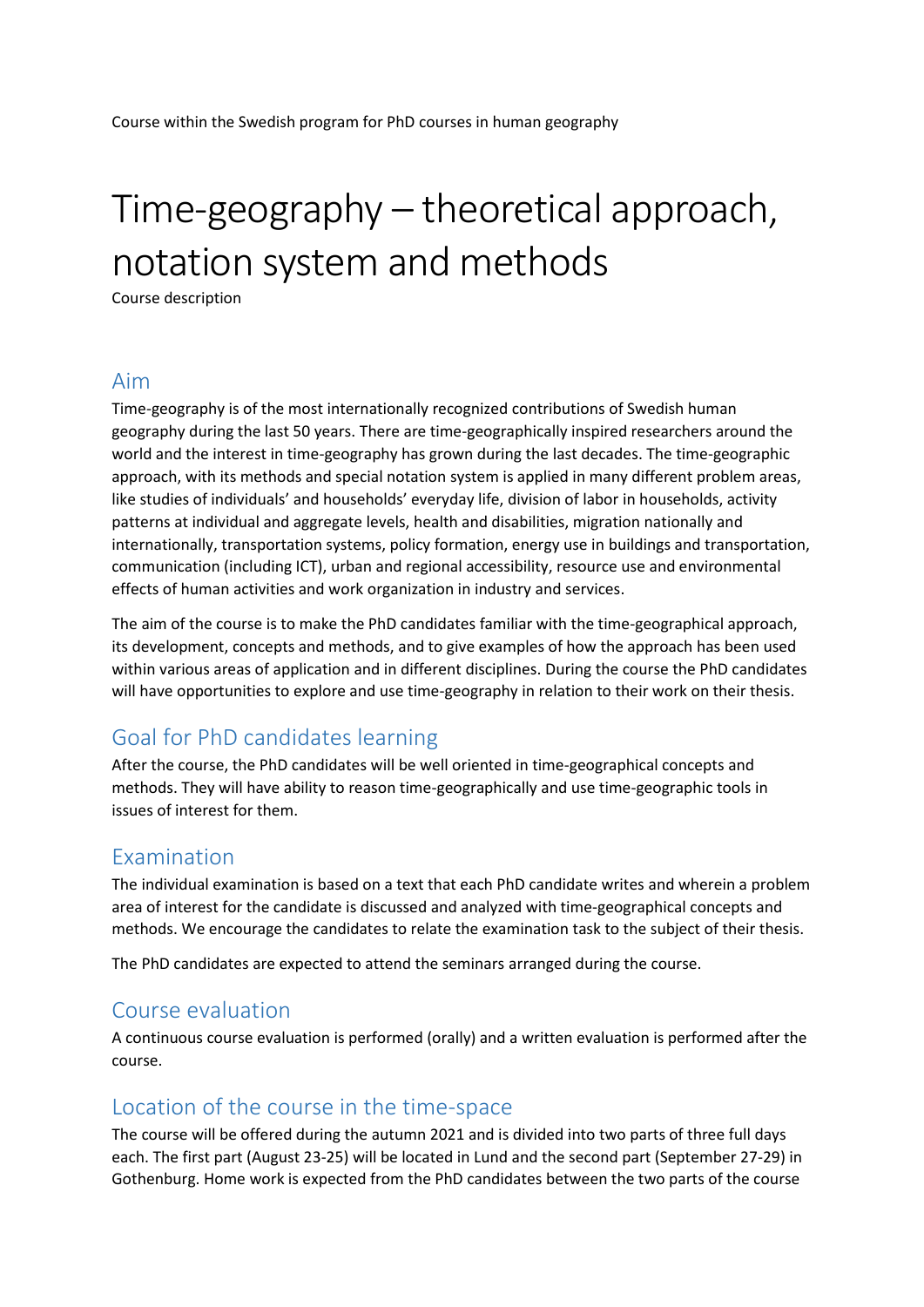(reading, an exercise and the examination task). The teachers responsible for the course will have continuous contact with the PhD candidates in the meantime. There will be lectures and seminars, and the PhD candidates will have good opportunities to discuss with invited guests and the teachers responsible for the course. The examination task will be distributed during the first part of the course.

# Teachers responsible for the course

*Eva Thulin*, Professor, Department of Economy and Society, Gothenburg University (contact person)

*Kajsa Ellegård*, Professor, Department of Thematic Studies, Technology and social change, Linköping University

*Åsa Westermark*, PhD, Human geography, Jönköping University

## Guests

Guests doing research in human geography and other disciplines will contribute with lectures during the course.

## **Participants**

Time-geography is interdisciplinary in its constitution and the approach is applied in several subjects. We welcome PhD candidates from various disciplines to attend the course. The number of participants are *limited to 20 doctoral students*.

# Application

Deadline for applications: *15 th of April 2021*

Send application to: Eva Thulin (eva.thulin@geography.gu.se). The application should include: name and contact information, number of years in PhD Program, name of supervisor(s), short description of thesis topic.

## Course Literature

- Ellegård, K (2019) *Thinking time geography: Concepts, methods and applications*. New York, NY: Routledge.
- Ellegård, Kajsa (1999) A time-geographical approach to the study of everyday life of individuals – a challenge of complexity. *GeoJournal* 48: 167–175.
- Ellegård, K. & Svedin, U. (2012) Torsten Hägerstrand's time-geography as the cradle of the activity approach in transport geography, *Journal of Transport Geography*, 23: 17-25
- Hägerstrand, Torsten (1970) What about people in regional science. *Regional Science Association Papers*, Vol XXIV:7-21.
- Hägerstrand, Torsten. (1976.) Geography and the study of interaction between nature and society. *Geoforum*, Vol 7, 329-344.
- Hägerstrand, Torsten (1985) Time-Geography. Focus on the corporeality of man, society and environment. *The Science and Praxis of Complexity*. The United Nations University, Tokyo, s 193-216.